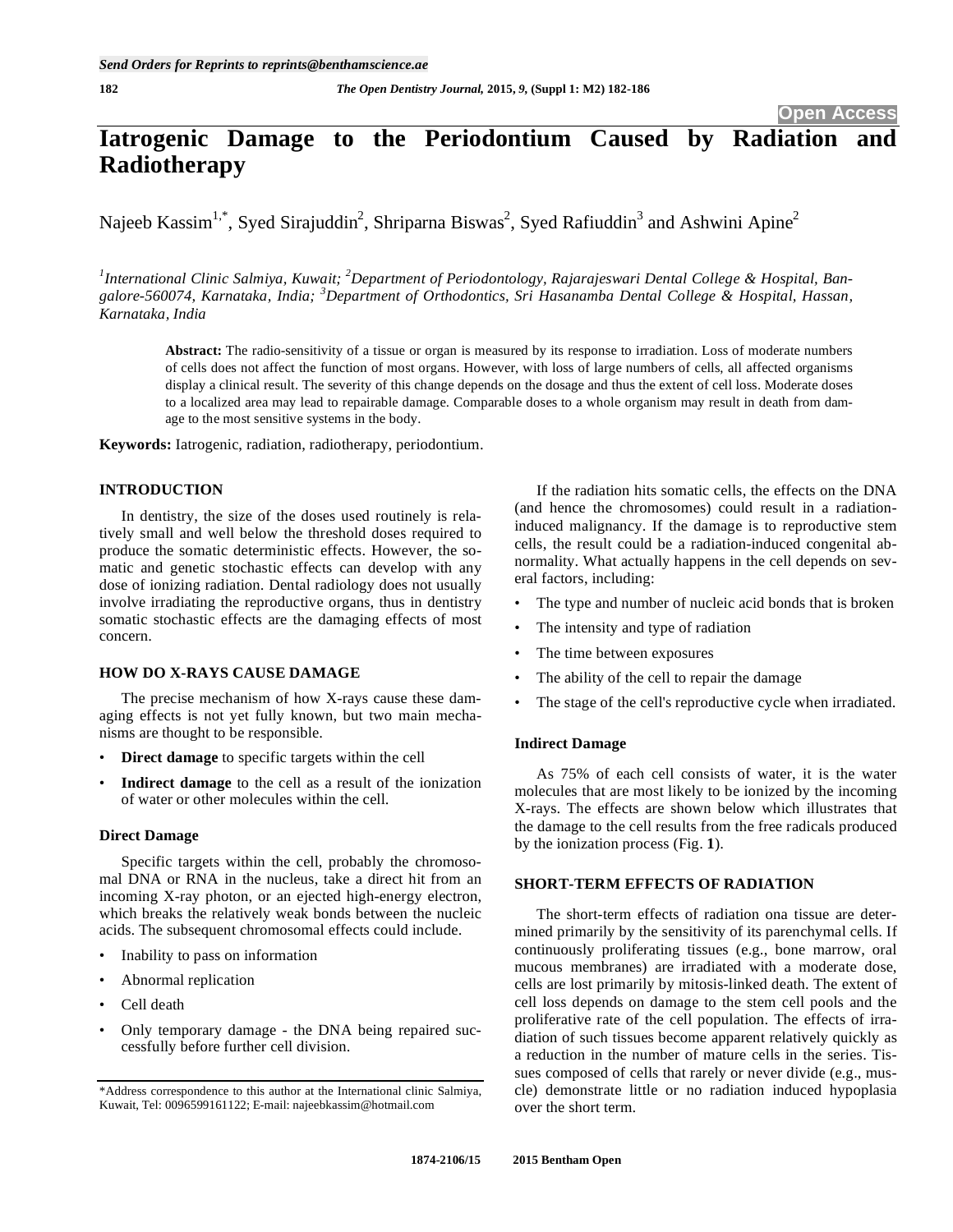

**Fig. (1).** A diagrammatic summary of the sequence of events following ionization of water molecules leading to indirect damage to the cell.

## **Long-term Effects of Radiation**

The long term deterministic effects of radiation ontissues and organs depend primarily on the extent of damage to the fine vasculature. The relative radio-sensitivityof capillaries and connective tissue is intermediate between that of differentiating intermitotic cells and reverting postmitotic cells. Irradiation of capillaries causes swelling, degeneration, and necrosis. These changes increase capillary permeability and initiate a slow progressive fibrosis around the vessels. As a result, deposition of fibrous scar tissue is increased around thevessels, leading to premature narrowing and eventual obliteration of vascular lumens. This impairs the transport of oxygen, nutrients, and waste products and results in death of all cell types. The net result is progressive fibro-atrophy of the irradiated tissue. Such progressive atrophic changes lead to a loss of cell function and a reduced resistance of irradiated tissue to infection and trauma. These cellular changes are the basis for long-term radiation-induced atrophy of tissues and organs. Death of parenchymal cells after moderate exposure is thus the result of mitotic linked death of rapidly dividing cells in the short term and the consequences of progressive fibro-atrophyon all cell types over time.

# **GENERAL GUIDELINES ON PATIENT CARE**

• For intraoral radiography the patient should be positioned comfortably in the dental chair, ideally with the occlusal plane horizontal and parallel to the floor. For most projections the head should be supported against the chair to minimize unwanted movement. For intraoral radiography the patient should be seated comfortably in the dental chair, ideally with the occlusal plane horizontal and parallel to the floor. For most projections the head should be

supported against the chair to minimize unwanted movement. Some clinicians elect to X-ray their patients in the supine position along with most other dental surgery procedures. All techniques need to be modified accordingly, but it can sometimes be more difficult to assess angulations and achieve accurate alignment of film and tubehead with the patient lying down.

- For extraoral views the patient should be reassured about the large, possibly frightening or unfriendly-looking equipment, before being positioned within the machine. This is of particular importance with children.
- The procedure should be explained to the patients in terms they can understand, including warning them not to move during the investigation.
- Spectacles, dentures or orthodontic appliances should be removed. Jewellery including earrings may also need to be removed for certain projections.
- A protective lead thyroid collar, if deemed appropriate for the investigation being carried out, should be placed on the patient.
- The exposure factors on the control panel should be selected before positioning the intraoral film packet and Xray tube head, in order to reduce the time of any discomfort associated with the investigation.
- Intraoral film packets should be positioned carefully to avoid trauma to the soft tissues taking particular care where tissues curve, e.g. the anterior hard palate, lingual to the mandibular incisor teeth and distolingual to the mandibular molars.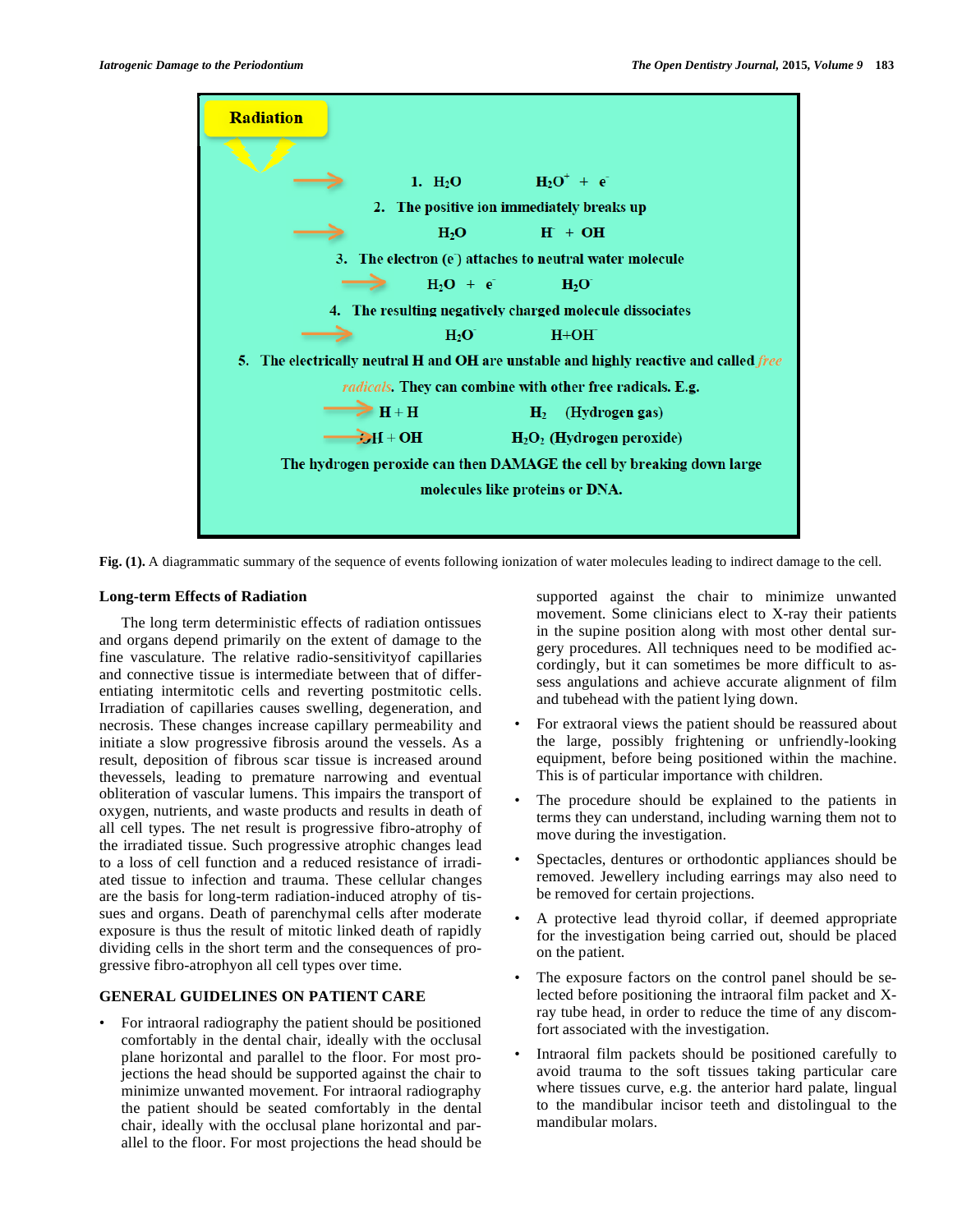- The radiographic investigation should be carried out as accurately and as quickly as possible, to avoid having to retake the radiograph and to lessen patient discomfort.
- The patient should always be watched throughout the exposure to check that he/she has obeyed instructions and has not moved.

## **PERIODONTAL CHANGES IN PATIENTS UNDER-GOING RADIOTHERAPY**

Cancer is currently the cause of 12% of all deaths worldwide andis animportant global health problem with more than 10 million new cases and 6 million deaths each year worldwide [1].

Among them, head and neck neoplasia (HNN) is a major form of cancer in India, accounting for 23% of all cancers in males and 6% in females; Depending upon the sub-site of origin and the clinical extent of the disease the 5 -year survival varies from 20% to 90% [2].

The three most common modalities used in head and neck cancer treatment are surgical resection, radiotherapy and chemotherapy, either used singly or in combination. While these modalities are effective in eliminating the tumor, they also adverselyaffect the normal head and neck structures surrounding the tumor.

Radiation therapy has cytotoxic effects on both normal cells and malignant cells.

Direct damage to the oral structures (soft and hard tissue) commonly occurs from radio- and chemotherapy, and indirect damage may also occur from systemic toxicity. These oral complications may arise during and following cancer treatment and are commonly grouped into two broad categories: acute and chronic [3].

The reported acute oral complications are mucositis, xerostomia, dysphagia, dysguisia, and opportunistic infections, and chronic complications such as trismus, irradiation caries, osteoradionecrosis, and changes in periodontal attachment.

The long-termeffects comprise alteration in vascularity of soft tissue and bone, salivary gland damage, reduction in cellularity of connective tissue, and risk of increased collagen synthesis which results in fibrosis [4].

Radiation treatment induces obliterative end- arteritis that results in the soft tissue ischemia and fibrosis while the irradiated bone become hypovascular and hypoxic [5].

The peridontium is sensitive to the effect of radiation at high doses.

Diminished vascularity and cellularity of the periodontal ligament membrane with widening of periodontal space, thickening, rupturing, and disorientation of Sharpey's fibers have been reported [6].

The direct and indirect effect of high-dose radiotherapy (RT) on the periodontium results in greater risk of periodontal attachment loss and tooth loss and greater risk for the development of osteoradionecrosis [7]. The extensive periodontal destruction may occur in the absence of good oral hygiene. Periodontitis in patients scheduled for head and

neck radiotherapy results in acute and chronic complications such as osteoradionecrosis. Maintenance of good oral hygiene in patients undergoing radiotherapy may reduce morbidity of the known oral and periodontal side effects. Patientslated to receive the head and neck radiation therapy need dentalconsultation at the earliest possible time. Preirradiation treatment depends on patient prognosis, compliance, and residual dentition, in addition to fields, ports, dose and, immediacy of radiotherapy.

Diseases of teeth and supporting structures are a worrying finding in a patient about to undergo tumoricidal radiotherapy for a malignant condition in the maxillofacial region because oral pain and infection are common and a potentially serious sequence to radiotherapy for head andneck tumors in patients with healthy mouth.

The loss of integrity of the gingival crevicular tissues, as a result of periodontitis and radiotherapy induced thinning of these tissues together with xerostomia, mucositis, altered diet, and poor oral hygiene that often follow high-dose radiotherapy to the jaws, can create oral problems that affect the quality of life, which can cause interruption to cancer therapy [8].

The periodontal blood vessels are affectedby radiation leading towidening of periodontal ligament space and destruction of bony trabeculae which may result in increased risk of periodontal disease and altered healing with diminished capacity for bone remodeling and repair [9].

Llory *et al.* in 1972 showed a radiation-induced downshift of periopathogens [10]. Markitziu *et al.* [11] in 1992 and Leung *et al.* [12] in 1998reported that due to radiationinduced hypo-salivation and a concomitant increase in plaque accumulation and shift in oral micro florathe risk of periodontal infection is also increased Fig. (**2**). Shwarze *et al.* in 1999found a greater number of shallow periodontal pockets in radiated patients [13]. The reduced probing pocket depth does notindicate the histologicalpocket depth since the probe generally penetrates coronal level of junctional epitheliumdue to inflammation of underlying connective tissue or may be due to disparity between probing technique, probing force, or angle of insertion of the probe. Studies by Epstein [14] and Yusuf and Bakri [15] showed that direct and indirect effects of high dose of radiotherapy on periodontium resulted in increased attachment loss. Marx *et al.* in 1987 reported that generally increasing the doses of irradiation above 7000 rads carries the risk and severity of osteoradionecrosis [16].

Marciani *et al.* in 1992 reported that dosage can indicate potential irradiation injury [17]. Smaller irradiation doses administered at higher dose rates may be more injurious than higher doses dispensed at lower dose rates. Marques *et al.* in 2004 stated thatradiotherapy canadd to a greater or lesser degree to progression of attachment loss [18]. Oral mucositis is the most distressing of all the complications following head and neck radiotherapy.

Damage to oral mucosa is intenselyassociated with radiation dose, fraction size, volume of irradiated tissue, fraternization scheme, and type of ionizingradiation.

The severe mucosal reaction to radiotherapy is a result of mitotic death of epithelial cells, since the cell cycle time of the basal keratinocytes is about 4 days.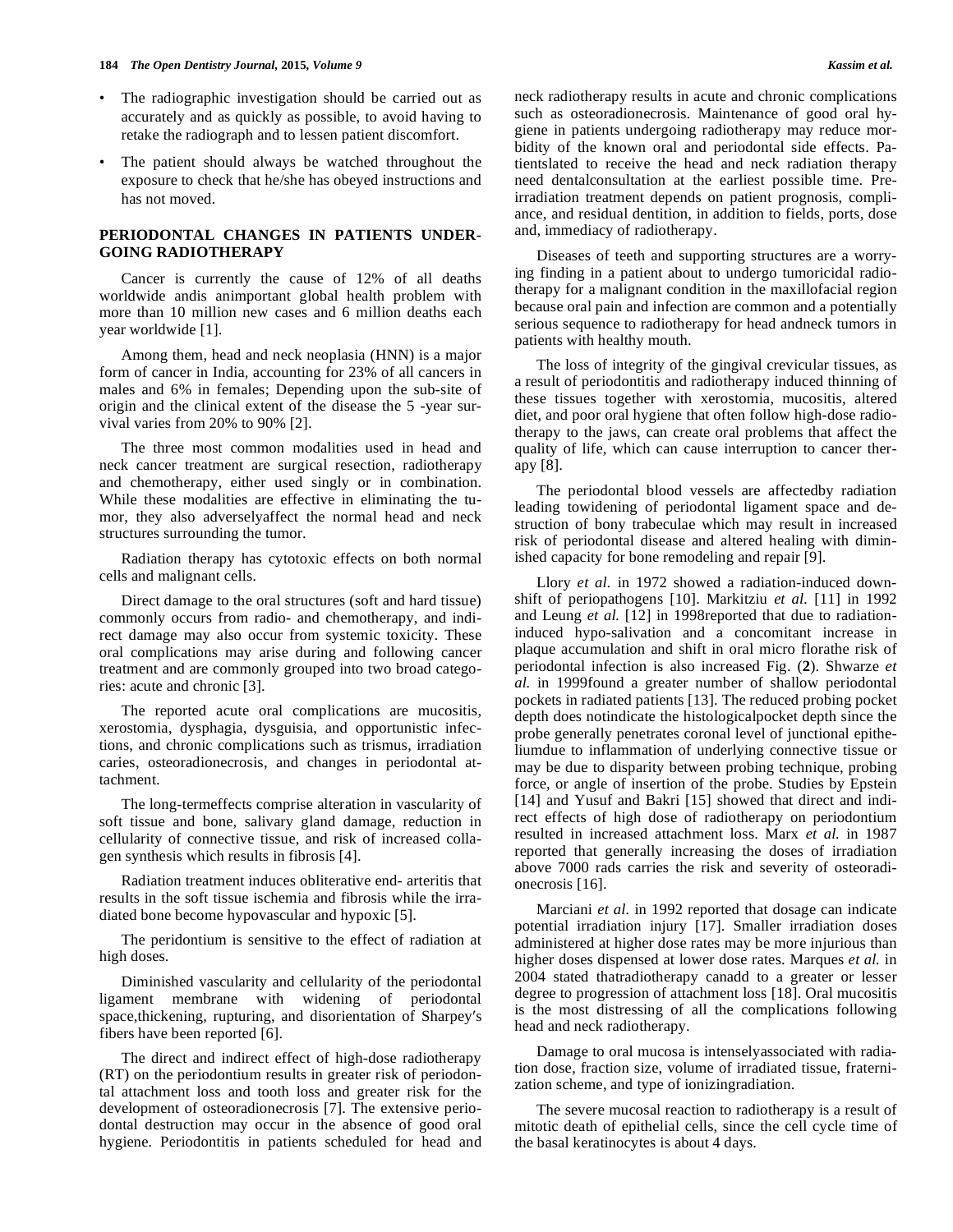

**Fig. (2).** Radiation effects on human submandibular salivary glands. A-Normal gland. B- A gland 6 months after exposure to radiotherapy. Note the loss of acini and presence of chronic inflammatory cells. C-A gland 1 year after exposure to radiotherapy. Note the loss of acini and extensive fibrosis.

There is an increased gingival recession observed after radiotherapywhich may be due to changes invascularity and cellularity of periodontal ligament and hypovascular, hypocellular, and hypoxic changes in alveolar bone. In the absence of good oral hygiene rampant periodontal destruction may occur.

The gingival recession associated with radiotherapy is mainly due to reduction in gingival blood flow and alteration in immune response. The gingival recession represents loss of attachment, which is an indicator of disease progression.The gingival recession may lead to sensitivity, dental caries, and difficulty in maintenance of oral hygiene.

The inflammatory and degenerative changes of ionizing radiation on the salivary gland parenchyma, especially the serous a cinar cells leads toxerostomia.

Xerostomia has the potential to affect mastication, speech, and patients' overall quality of life [19].

Difficulty in swallowing is encountered because the reduction in salivary flow diminishes lubrication and liquefaction of food, and irritation of mucosa makes chewing painful. Irradiation also causes fibrosis and atrophy of muscles in the pharynx.

#### **EFFECTS OF IRRADIATION ON TEETH**

Irradiation of teeth with therapeutic doses during their development severely retards their growth. Such irradiation may be for local disease (e.g., eosinophilic granuloma) or a generalized condition (leukemia being treated with wholebody irradiation followed by bone marrow transplantation). If it occurs before calcification, irradiation may destroy the tooth bud. Irradiation after calcification has begun may inhibit cellular differentiation, causing malformations and arresting general growth.

Children undergoing radiation therapy to the jawsmay show deficiencies in the permanent dentition such as retarded root development, dwarfed teeth, or failure to form one or more teeth (Fig. **3**). Teeth irradiated during development may complete calcification and erupt prematurely. In general, the severity of thedamage is dose-dependent.



**Fig. (3).** Retarded development of the mandibular second premolar crowns with stunting of the mandibular incisor, canine, and premolar roots at 9 years.

Irradiation of teethmay retard or abort root formation, but the eruptive mechanism of teeth is relatively radiation- resistant. Irradiated teeth with altered root formation still erupt.

Adult teeth are very resistant to the direct effects of radiation exposure.

Pulpal tissue, which consists primarily of reverting and fixed post mitotic cells, demonstrates long-term fibroatrophy after irradiation. Radiation has no discernible effect on the crystalline structure of enamel, dentin, orcementum, and radiation does not increase their solubility.

The increased rate of caries may be due to the indirect effect of radiation produced by reduced salivary flow rate and its associated consequences (Fig. **4**).